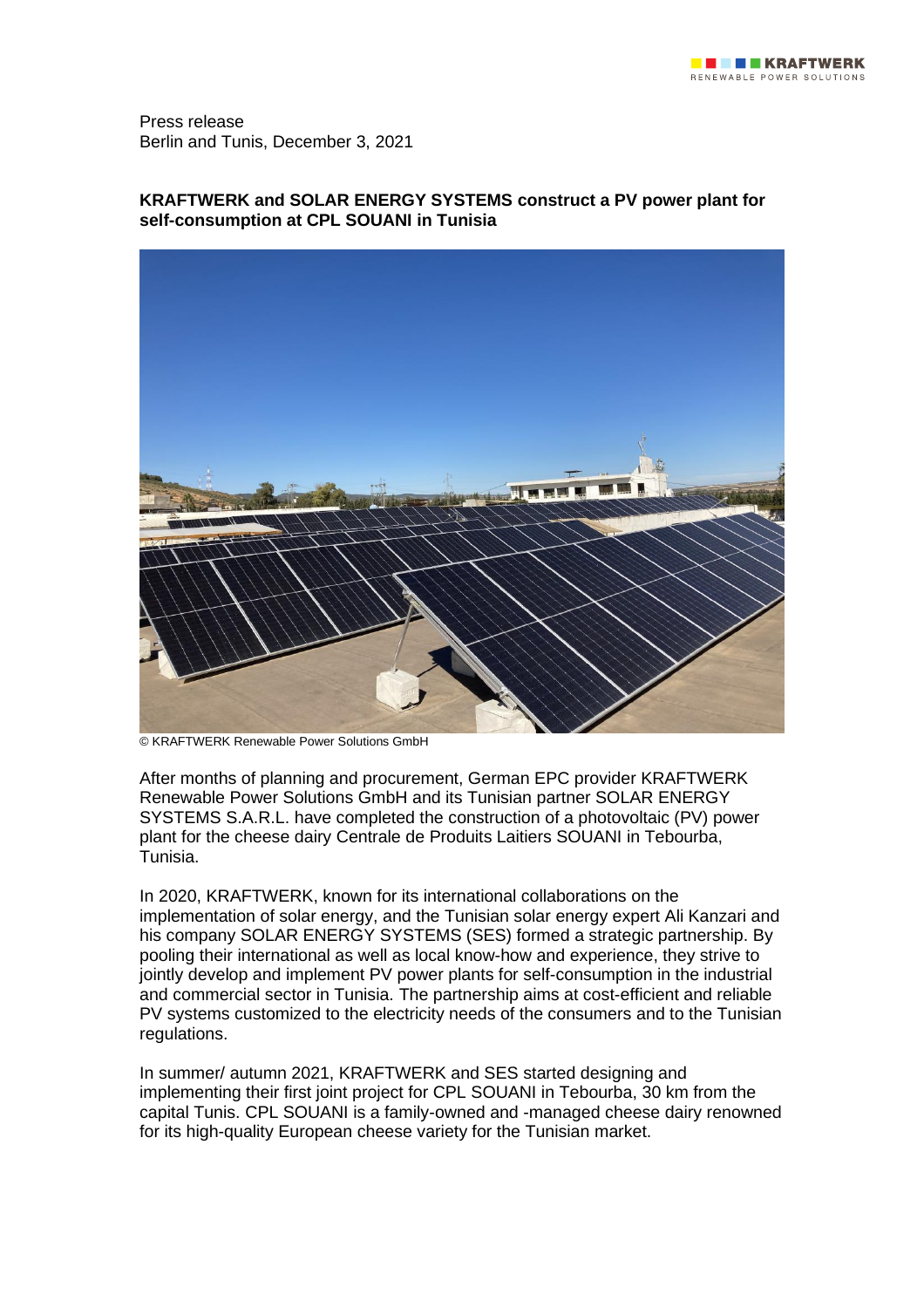The 85 kWp PV system is mounted on the roof of CPL SOUANI's production facility and will be connected to the medium-voltage grid. It should cover up to 60% of CPL SOUANI's electricity needs during sunshine hours and reduce its grid-power consumption by 30% per year. Solar surpluses will be injected into the grid. Besides being a financially profitable investment, the PV system will reduce CPL SOUANI's  $CO<sub>2</sub>$  emissions by around 70 tons per year. The installation is financed by a loan from UIB, partner bank of the program SUNREF Tunisia, and shall receive an investment subsidy from Agence Nationale pour La Maitrise de l'Énergie (ANME).

Commissioning and grid-connection of the PV power plant as well as an inauguration ceremony are planned for December 2021.

Mr. Walid Gahbiche, Managing Director of CPL SOUANI, states: "Two of our core values at CPL SOUANI are environmental and financial sustainability. That's why we are aiming to become more independent from fossil energy and to substantially decrease our carbon footprint. The PV power plant concept presented by KRAFTWERK and SES has encouraged us to take a huge step forward and to invest in our own solar power generation."

"We are delighted about our partnership with SOLAR ENERGY SYSTEMS and about implementing our first reference PV installation in Tunisia which we hope will enable sustainable business for all project partners," said Dr. Roman Brinzanik, Director New Markets at KRAFTWERK. "We are especially proud to contribute to Tunisia's ambitious transition to renewable energies and to the success and core values of CPL SOUANI by decarbonizing its power supply."

Dr. Ali Kanzari, CEO of SOLAR ENERGY SYSTEMS, adds: "In view of the abundant solar irradiation and good framework conditions in Tunisia, the prospects of decentralized solar PV power plants are very promising. So far, only a few PV installations have been connected to the medium-voltage grid and we expect that market segment to take off in the forthcoming years. Our partnership with KRAFTWERK and our first joint reference installation happened just at the right time."

The PV power plant for CPL SOUANI was selected as a showcase installation. This project is part of the worldwide dena Renewable Energy Solutions Programme coordinated by the Deutsche Energie-Agentur (dena) - the German Energy Agency and supported by the German Federal Ministry for Economic Affairs and Energy (BMWi) within the German Energy Solutions Initiative. The dena RES Programme, known for its high selection criteria and standards, has previously worked with KRAFTWERK on another lighthouse project in Chile.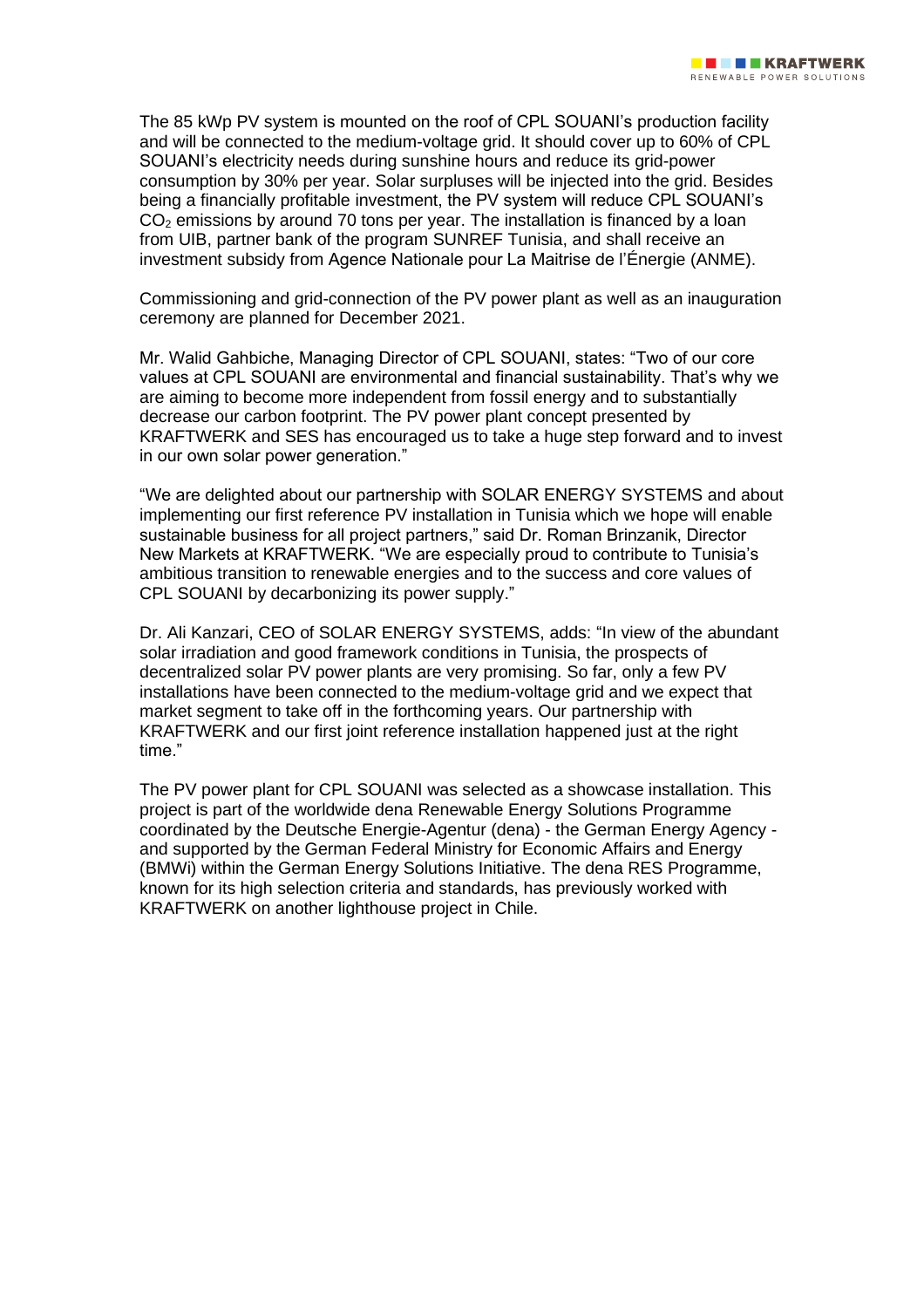# **Technical Project Information**

| Location:              | CPL SOUANI, Tebourba, Governate Manouba, Tunisia |
|------------------------|--------------------------------------------------|
| PV power:              | 85 kWp                                           |
| Plant type:            | Grid-connected (medium voltage)                  |
| <b>Business model:</b> | Self-consumption                                 |
| Solar output:          | $\sim$ 130,000 kWh p.a.                          |
| $CO2$ savings:         | $\sim$ 70 tons p.a.                              |
| Modules:               | JinkoSolar JKM520M-7TL4-V                        |
| Inverter:              | REFUsol 100K                                     |
| Mounting structure:    | K2 Systems TiltUp Vento                          |
| Completion:            | November 2021                                    |

# **About the project partners:**

# **Kraftwerk Renewable Power Solutions**

Kraftwerk Renewable Power Solutions was founded in 2010 in Weingarten, Germany and has project offices in Berlin, Frankfurt, Tunis, Cairo, Lima, and Santiago de Chile. Kraftwerk develops and implements customized solar energy solutions for grid-connected and off-grid applications and provides owner's engineering and EPCM services. [www.kraftwerk-rps.com](http://www.kraftwerk-rps.com/)

# **Solar Energy Systems**

Solar Energy Systems is a Tunisian company providing engineering and installation of turnkey renewable energy projects. It was established by Dr. Ali Kanzari in 1992 and is a Tunisian leader. Solar Energy Systems operates in several fields: photovoltaics (decentralized electrification with solar energy, solar water pumping, cathodic protection, marine lighting, solar water desalination, grid-connected PV), biogas, CHP&CCHP, and wind energy.

### **CPL Souani**

CPL Souani was founded in 1983 by Mr. Mohamed Salah Gahbiche. The company is known for its high-quality cheese variety, especially for its French Camembert and for other cheese specialties such as Swiss cheese and Italian Mozarella among others. The plant is located in the agricultural area of Lansarine, about 30 km West of Tunis, known for its organic agricultural products that are exported to Europe and also to the United States. [www.souani.tn](http://www.souani.tn/)

### **German Energy Agency (dena)**

dena is the centre of expertise for energy efficiency, renewable energy sources and intelligent energy systems. As Agency for Applied Energy Transition we help achieve energy and climate policy objectives by developing solu-tions and putting them into practice, both nationally and internationally. In order to do this, we bring partners from politics and business together, across sectors. dena's shareholders are the Federal Republic of Germany and the KfW Group. [www.dena.de/en](http://www.dena.de/en)

### **German Energy Solutions Initiative**

The transfer of energy expertise, the promotion of foreign trade and the facilitation of international development cooperation are part of the German Energy Solutions Initiative, which is coordinated and financed by the German Federal Ministry for Economic Affairs and Energy. The initiative offers networking and business opportunities in Germany and abroad, it showcases reference projects and facilitates know-how exchange. [www.german-energy](http://www.german-energy-solutions.de/en)[solutions.de/en](http://www.german-energy-solutions.de/en)